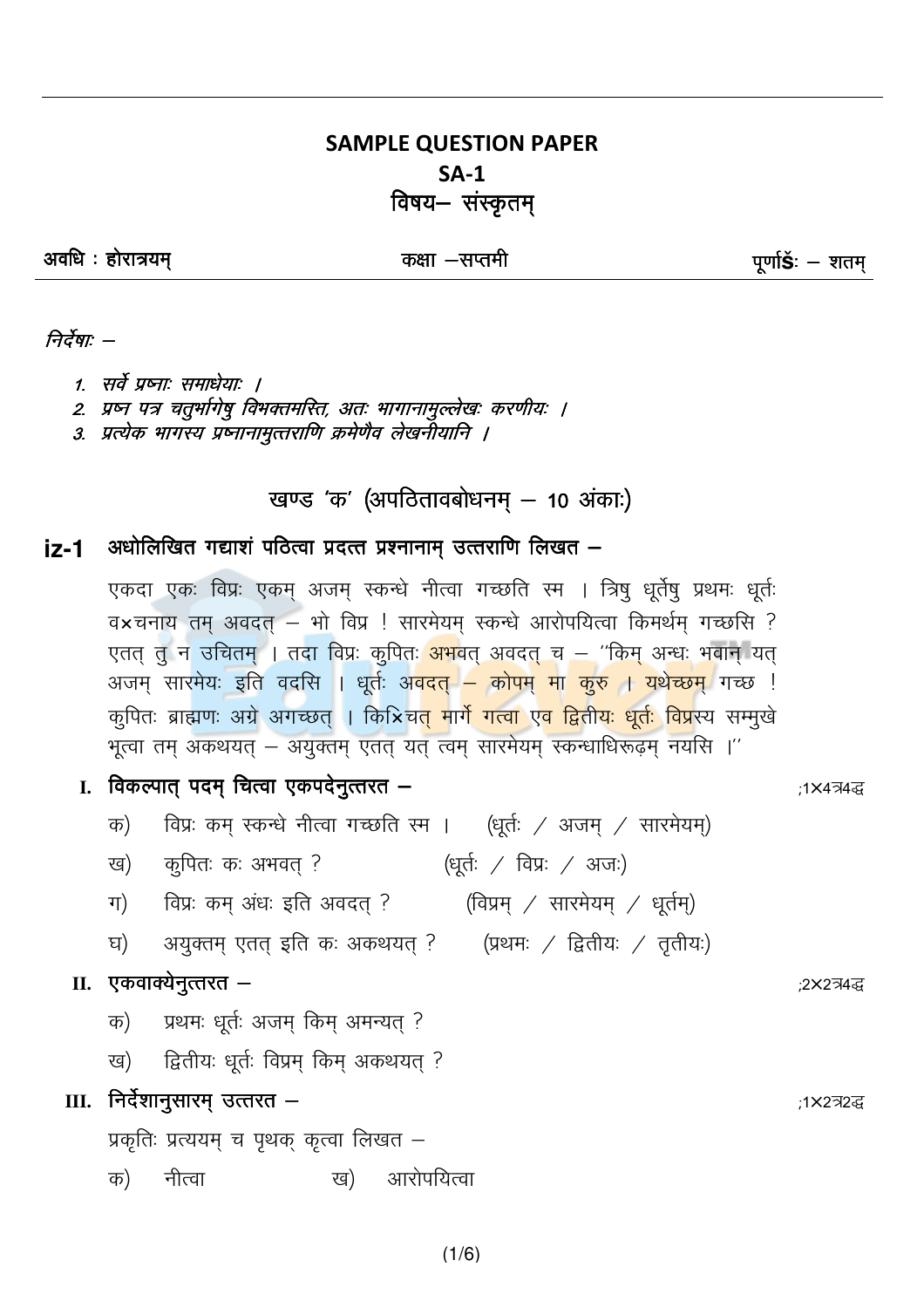|           |                                                                                                                            |  | खण्ड – ख (रचनात्मकं कार्यम् – 20 अंका:)                                 |  |                             |  |  |  |  |
|-----------|----------------------------------------------------------------------------------------------------------------------------|--|-------------------------------------------------------------------------|--|-----------------------------|--|--|--|--|
| $\Psi$ .2 | अधोलिखिते संवादे रिक्त स्थानानि मंजूषायाः समुचितपदैः पूरयत –                                                               |  |                                                                         |  |                             |  |  |  |  |
|           | राधा – हे वीराः ! यूयम् कुत्र गच्छथ ?                                                                                      |  |                                                                         |  |                             |  |  |  |  |
|           | सैनिकः — राधे वयम् कश्मीररप्रदेशम् प्रति (1) ।                                                                             |  |                                                                         |  |                             |  |  |  |  |
|           | सन्दीपः – किम् त्वम् तत्र गत्वा (2) रक्षसि ?                                                                               |  |                                                                         |  |                             |  |  |  |  |
|           | सैनिकः – आम्, अहम् देशम् (3) ।                                                                                             |  |                                                                         |  |                             |  |  |  |  |
|           | हेमन्तः – भो सैनिक ! तव हस्ते इदम् (4) अस्ति ?                                                                             |  |                                                                         |  |                             |  |  |  |  |
|           | सैनिकः – मम हस्ते भुशुण्डी (5) ।                                                                                           |  |                                                                         |  |                             |  |  |  |  |
|           | सन्दीपः – भो सैनिकाः शुभास्ते पन्थानः सन्तु ।                                                                              |  |                                                                         |  |                             |  |  |  |  |
|           | म×जूषा                                                                                                                     |  | किम्, अस्ति, रक्षामि, देशम्, गच्छामः                                    |  |                             |  |  |  |  |
| $\Psi$ .3 |                                                                                                                            |  | प्रधानाचार्यं प्रति सद्वृत्ति प्रमाण पत्राय पत्रं प्रदत्तशब्दैः पूरयत – |  | $(\frac{1}{2} \times 10=5)$ |  |  |  |  |
|           | रायगढात्                                                                                                                   |  |                                                                         |  |                             |  |  |  |  |
|           |                                                                                                                            |  |                                                                         |  |                             |  |  |  |  |
|           |                                                                                                                            |  |                                                                         |  |                             |  |  |  |  |
|           | सेवायाम्,<br>TМ                                                                                                            |  |                                                                         |  |                             |  |  |  |  |
|           | श्रीमन्तः प्रधनाचार्यमहोदयः                                                                                                |  |                                                                         |  |                             |  |  |  |  |
|           | ओ. पी. जिन्दलः विद्यालयः,                                                                                                  |  |                                                                         |  |                             |  |  |  |  |
|           | रायगढनगरम् ।                                                                                                               |  |                                                                         |  |                             |  |  |  |  |
|           | मान्य! इदं (1) यत् मया (2) एव (3) भवतां (4)<br>प्रावेशिकी परीक्षा द्वितीय श्रेण्याम् (5) । मम विद्यालयस्य क्रमांकः दशम्याः |  |                                                                         |  |                             |  |  |  |  |
|           | कक्षायाः (6) इति अभूत् । अहम् पादकन्दुकक्रीडायाः प्रमुखः क्रीडकः आसम् ।                                                    |  |                                                                         |  |                             |  |  |  |  |
|           | (7) आचरणम् (8) आसीत् । इदानीम् अहम् का×चन सेवां लब्धुम्                                                                    |  |                                                                         |  |                             |  |  |  |  |
|           | यत्नवान् (9)   । कृपया (10)   मम सद्वृत्तप्रमाण पत्रं मम परिचयेन<br>प्रेषणीयम्                                             |  |                                                                         |  |                             |  |  |  |  |
|           |                                                                                                                            |  |                                                                         |  |                             |  |  |  |  |
|           | धन्यवादः ।<br>भवदीयः प्रियः शिष्यः                                                                                         |  |                                                                         |  |                             |  |  |  |  |
|           |                                                                                                                            |  |                                                                         |  |                             |  |  |  |  |
|           | त्रिपुरारिः<br>यथाशीघ्रम्, निवेदनम्, विद्यालयात्, मम,                                                                      |  |                                                                         |  |                             |  |  |  |  |
|           | म×जूषा                                                                                                                     |  |                                                                         |  |                             |  |  |  |  |
|           |                                                                                                                            |  | अस्मिन्, त्रिंशत्, विशुद्धम्, वर्षे, उत्तीर्णा, अस्मि                   |  |                             |  |  |  |  |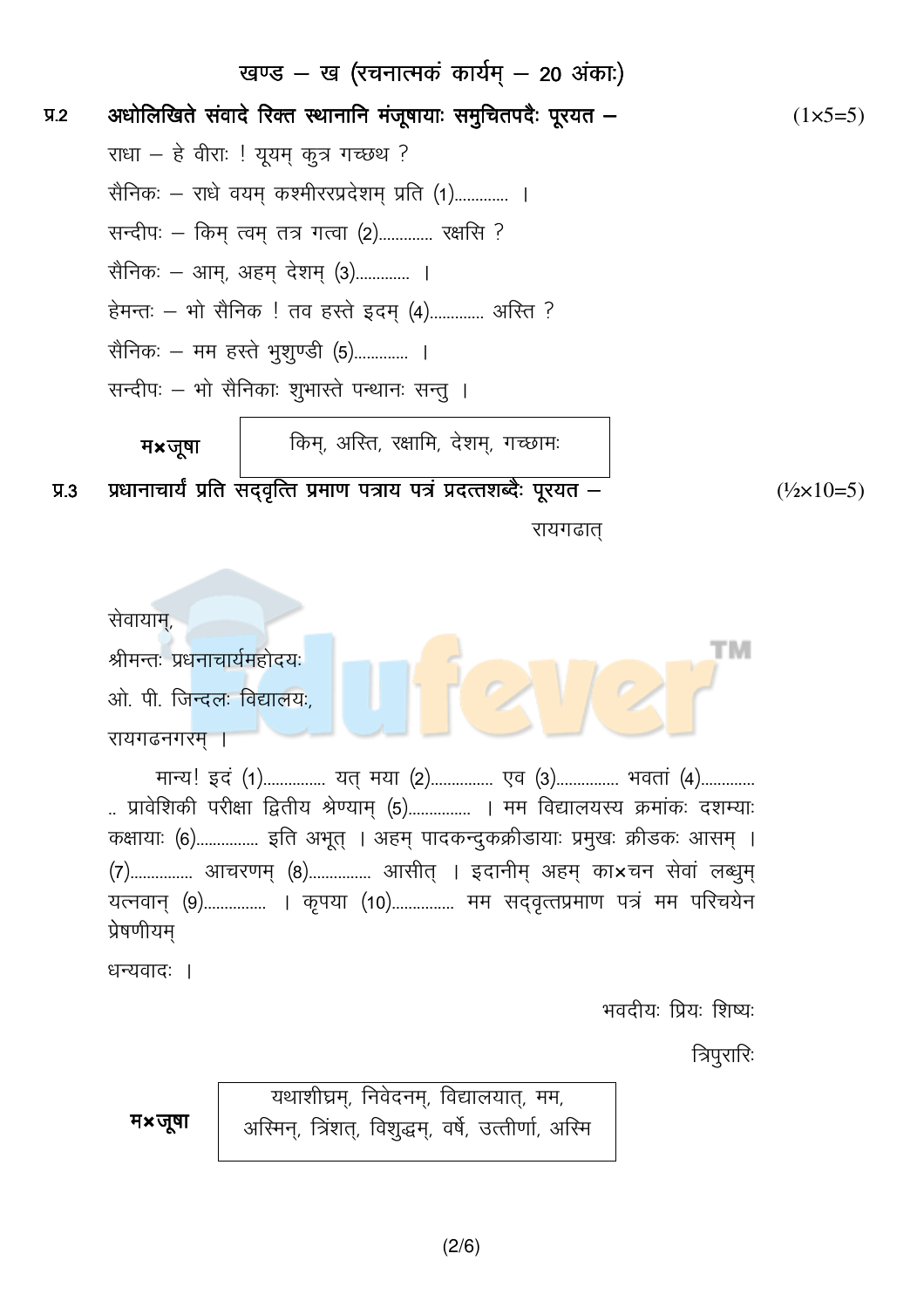## प्र.4 चित्रम् आधृत्य म<mark>×</mark>जूषायाः शब्दानां सहायतया प×चवाक्यानि लिखत —

बसस्थानम्, पंक्तिबद्धाः, बसयानम्, रसम, जनकेन सह, आगच्छति, बालः,  $4 \times 7$ षा पुरुषः  $\overline{\phantom{0}}$ बसरकानम् खण्ड 'ग' (अनुप्रयुक्त व्याकरणम् – 20 अंकाः) प्र.5 अ)अधोलिखित प्रश्नानामुत्तरम् संस्कृतेन उचित पदम् चित्वा लिखत — (1×2=2) क) रामायणम् इति पदे 'य्' वर्णस्योच्चारणस्थानम् किम् अस्ति ? अ) तालुः ब) ओष्ठः स) मूर्धा тм ख) शुद्धम् इति एषु कस्य वर्णस्योच्चार<mark>णस्थानम् दन्ताः सन्ति ?</mark> अ) श् ब) म् स) <mark>र</mark>ा ब) अधोलिखितानां वर्णानां संयोगं कृत्वा शब्दरचना कुरुत —  $\bar{p}$   $\bar{q} + \bar{q} + \bar{q} + \bar{q} + \bar{q} + \bar{q} + \bar{q} + \bar{q} + \bar{q} =$  $(1 \times 2=2)$ ख) प्+ उ + स् + त् + अ + क् + अ + म् = प्र.6 अधोलिखितेषु रेखांकितपदेषु सन्धिविच्छेदं वा कृत्वा लिखत । (1x4=4) क) अहम् <u>विद्यालये</u> नृत्यामि । अ) विद्य + आलये ब) विद्या + आलये स) बिद्या+ लये ख) म् कस्य <u>प्रतीक्षाम्</u> करोषि ।  $\overline{3}$ अ) प्र + तीक्षाम् ब) प्रति + इक्षाम् स) प्रति + ईक्षाम् ग) <u>सूर्योदयः</u> पूर्वदिशायाम् भवति ।  $\langle 3I \rangle$  सूर्ये+उदयः ब) सूर्य+उदयः स) सूर्यो+उदयः घ) यद्यपि अहं पठामि ।  $\langle 3I \rangle$  यदि+ अपि ब) यद्य+ पि स) यदि+पि

> (3/6)  $(3/6)$

 $(2\times5=10)$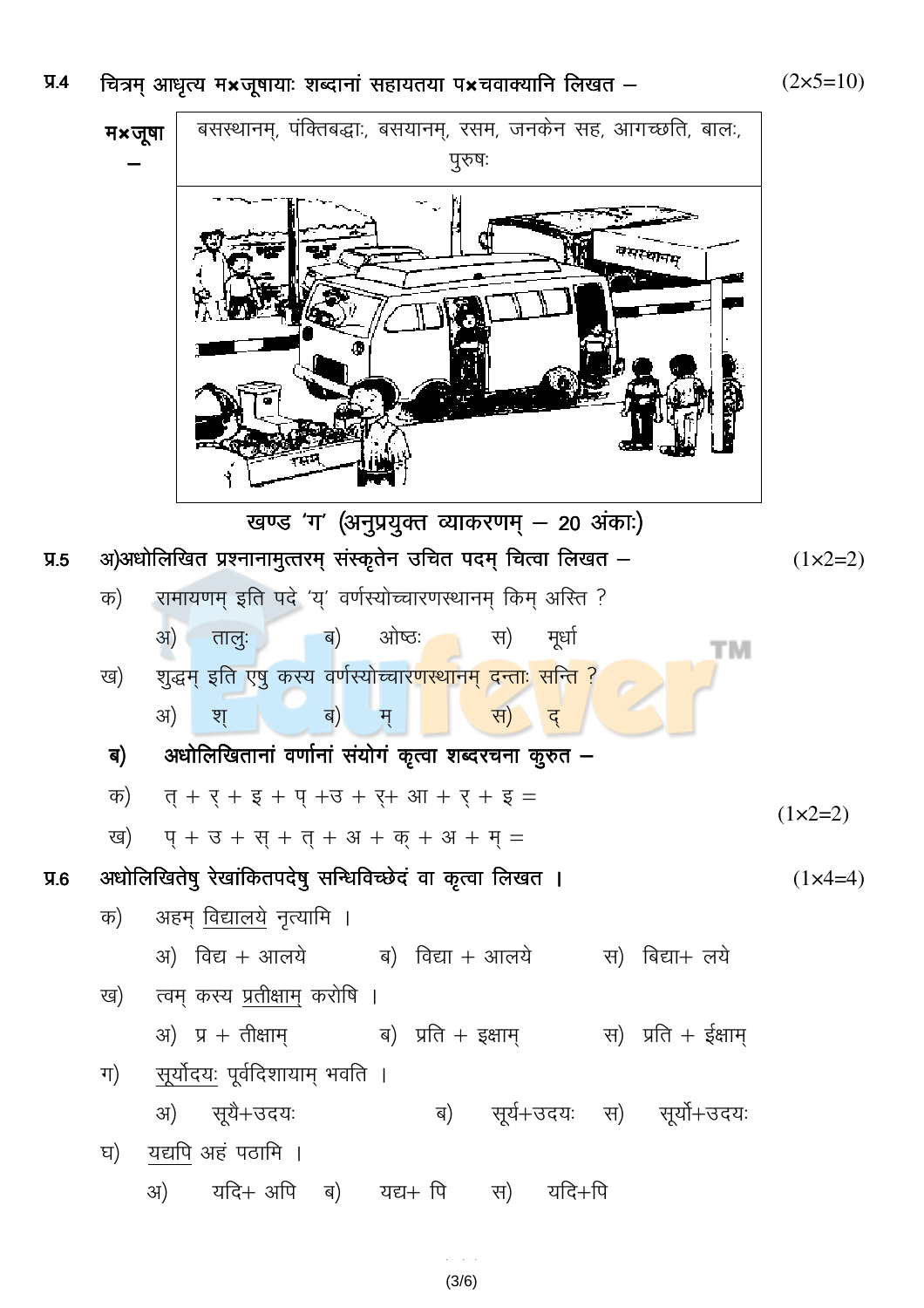| $\Psi$ .7  | निर्देशानुसारम् शब्दरुपाणि लिखत –                                                                                                                                                                                                                                                     |                                                                            |                     |  |  |  |
|------------|---------------------------------------------------------------------------------------------------------------------------------------------------------------------------------------------------------------------------------------------------------------------------------------|----------------------------------------------------------------------------|---------------------|--|--|--|
|            | 'रमा' शब्दस्य सप्तमी एकवचने किं रूपं भविष्यति ?<br>क)                                                                                                                                                                                                                                 |                                                                            |                     |  |  |  |
|            | ख)                                                                                                                                                                                                                                                                                    | 'गुरु' शब्दस्य तृतीया बहुवचने किं रूपं भविष्यति ?                          |                     |  |  |  |
|            | ग)                                                                                                                                                                                                                                                                                    | 'तत्' शब्दस्य नपुंसकलिंगे पंचमी एकवचने किं रुपं भविष्यति ?                 |                     |  |  |  |
|            | ख)                                                                                                                                                                                                                                                                                    | 'बालक' शब्दस्य तृतीया एकवचने किं रूपं भविष्यति ?                           |                     |  |  |  |
| 9.8        |                                                                                                                                                                                                                                                                                       | निर्देशानुसारम् धातुरुपाणि लिखत –                                          |                     |  |  |  |
|            | क)                                                                                                                                                                                                                                                                                    | 'पठ्' धातोः लृट्लकारे मध्यमपुरुष—बहुवचने किं रूपं भविष्यति ?               |                     |  |  |  |
|            | ख)                                                                                                                                                                                                                                                                                    | 'नृत्' धातोः लृट्लकारे उत्तनपुरुष–द्विवचने किं रूपं भविष्यति ?             |                     |  |  |  |
|            | ग)                                                                                                                                                                                                                                                                                    | 'नम्' धातोः लृट्लकारे प्रथमपुरुष–द्विवचने किं रूपं भविष्यति ?              |                     |  |  |  |
|            | घ)                                                                                                                                                                                                                                                                                    | 'गम्' धातोः लृट्लकारे प्रथमपुरुष—एकवचने किं रूपं भविष्यति ?                |                     |  |  |  |
| $\Psi$ .9  |                                                                                                                                                                                                                                                                                       | अधोलिखित वाक्येषु अंकानां स्थाने शब्देषु समयं लिखत –<br>$(1 \times 4 = 4)$ |                     |  |  |  |
|            | क)                                                                                                                                                                                                                                                                                    | प्रवीणः प्रातः 4:30 वादने उत्तिष्ठति ।                                     |                     |  |  |  |
|            | ख)                                                                                                                                                                                                                                                                                    | सः प्रातः 5:15 वादने व्यायामं करोति ।                                      |                     |  |  |  |
|            | ग)                                                                                                                                                                                                                                                                                    | सः प्रातः 6:45 वादने विद्यालयं गच्छति ।                                    |                     |  |  |  |
|            | ग)                                                                                                                                                                                                                                                                                    | सः प्रातः 12:45 वादने विद्यालयं गच्छति ।                                   |                     |  |  |  |
|            |                                                                                                                                                                                                                                                                                       | TΜ<br>खण्ड 'घ' (पठिता <mark>वबो</mark> धनम् – 50 अंकाः)                    |                     |  |  |  |
| <b>V10</b> |                                                                                                                                                                                                                                                                                       | अधोलिखितानां प्रश्नानाम् उत्तराणि संस्कृते <mark>न लिखत</mark> —           | ;2X5त्र10द्ध        |  |  |  |
|            | क)                                                                                                                                                                                                                                                                                    | लम्बमानं कूर्मं दृष्ट्वा के अधावन् ?                                       |                     |  |  |  |
|            | ख)                                                                                                                                                                                                                                                                                    | सर्वदा कुत्र सुखम् ?                                                       |                     |  |  |  |
|            | ग)                                                                                                                                                                                                                                                                                    | रमा कृतः संस्कृत शिक्षां प्राप्तवती ?                                      |                     |  |  |  |
|            | घ)                                                                                                                                                                                                                                                                                    | कः न प्रतीक्षते ?                                                          |                     |  |  |  |
|            | ত)                                                                                                                                                                                                                                                                                    | कः अशिवं चरति ?                                                            |                     |  |  |  |
| $\Psi$ 11  |                                                                                                                                                                                                                                                                                       | अधोलिखितं गद्यांशं पठित्वा प्रदत्त प्रश्नानाम् उत्तराणि लिखत –             | $(2 \times 5 = 10)$ |  |  |  |
|            | अथ धीवराः अकथयन् यत् वयं श्वः मत्स्यकूर्मादीन् मारयिष्यामः । एतत् श्रुत्वा कूर्मः<br>अवदत् – ''मित्रे ! किं युवाभ्यां धीवराणां वार्ता श्रुता ? अधुना किम् अहं करोमि?'' हंसौ<br>अवदताम् – ''प्रातः यत् उचितं तत्कर्त्तव्यम्।''कूर्मः अवदत् –'मैवम् । तद् यथाऽहम्<br>अन्यं हृदं गच्छामि |                                                                            |                     |  |  |  |
|            | तथा कुरुतम् ।' हंसौ अवदताम् – ''आवां किं करवाव ?'' कूर्मः अवदत् – ''अहं<br>भवद्भ्यां सह आकाशमार्गेण अन्यत्र गन्तू इच्छामि ।''                                                                                                                                                         |                                                                            |                     |  |  |  |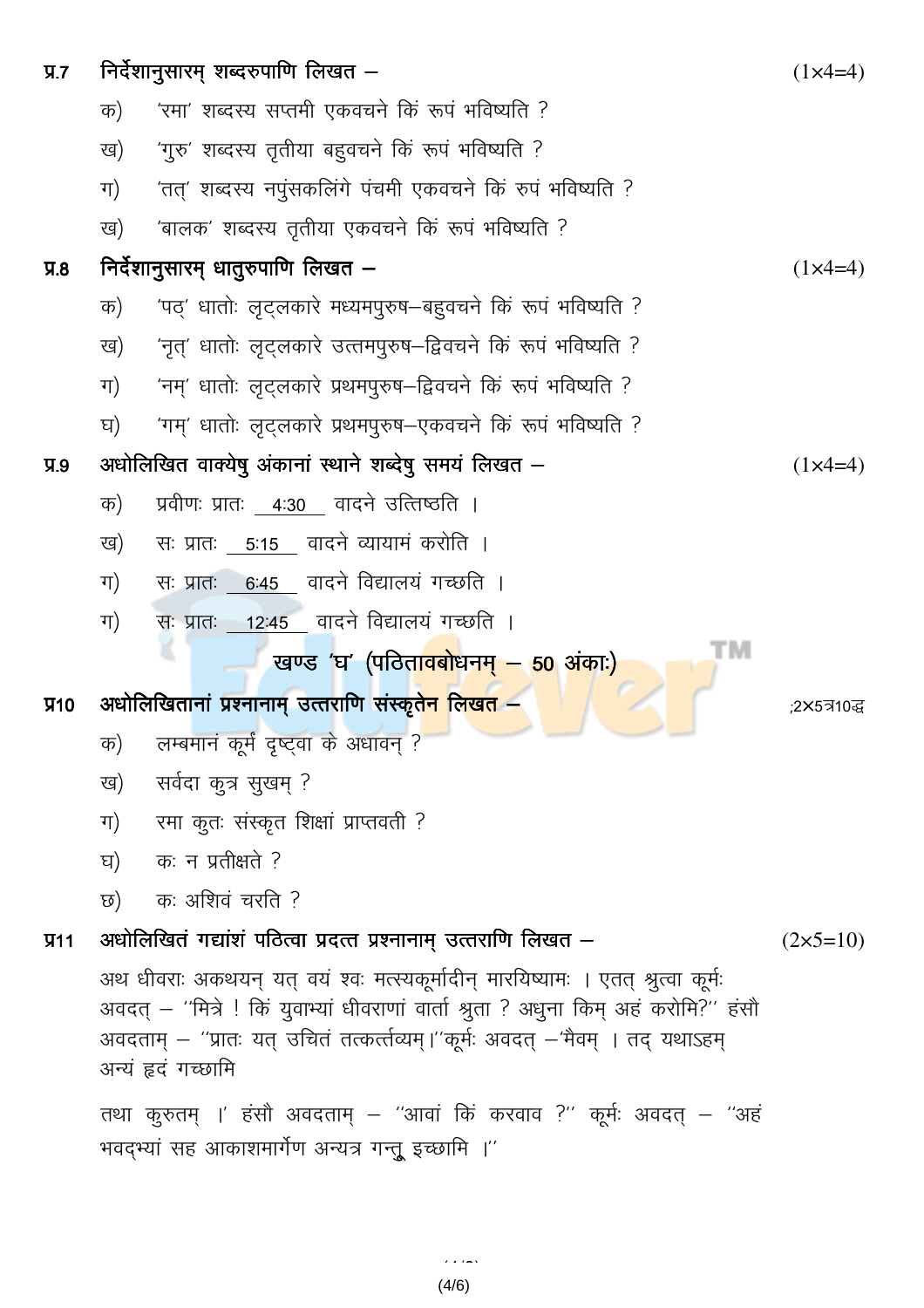# Downloaded from www.studiestoday.com

### प्रश्नाः

|           | क)                          | कूर्मेण केषां वार्ता श्रुता ?                            |    |                 |  |  |  |
|-----------|-----------------------------|----------------------------------------------------------|----|-----------------|--|--|--|
|           | ख)                          | धीवराः किम् अकथयन् ।                                     |    |                 |  |  |  |
|           | ग)                          | 'सरोवरम्' इति पदस्य किं पर्यायवाचिपदम् अत्र प्रयुक्तम् । |    |                 |  |  |  |
|           | घ)                          | 'अवदताम्' इति पदस्य किं कर्तृपदं अत्र प्रयुक्तम् ।       |    |                 |  |  |  |
|           | ङ)                          | 'ह्यः' इति पदस्य किं विलोमपदम् अत्र प्रयुक्तम् ?         |    |                 |  |  |  |
| $\Psi$ 12 |                             | रेखांकितानि पदानि आधृत्य प्रश्ननिर्माणं कुरुत –          |    |                 |  |  |  |
|           | क)                          | पार्वती कठिनं तपः अचरत् ।                                |    |                 |  |  |  |
|           | ख)                          | तदा तत्र स्त्रीशिक्षायाः स्थितिः चिन्तनीया अस्ति ।       |    |                 |  |  |  |
|           | ग)                          | रमाबाई <u>महा</u> राष्ट्रं प्रत्यागच्छत् ।               |    |                 |  |  |  |
|           | घ)                          | एकस्मिन् मासे त्रिंशत् दिनानि भवन्ति ।                   |    |                 |  |  |  |
|           | ङ)                          | त्वं महेश्वरस्य स्वरुपम् न जानासि ।                      |    |                 |  |  |  |
| $\Psi$ 13 |                             | अधोलिखितानां पदानां विभक्तिः वचन $\star$ च लिखत $-$      |    |                 |  |  |  |
|           | पदम्                        | वचनम्                                                    |    |                 |  |  |  |
|           | क)                          | पशवः<br>3333<br>३३३३                                     |    |                 |  |  |  |
|           | ख)                          | वाचा<br>3333<br>३३३३                                     | ΤM |                 |  |  |  |
|           | ग)                          | वर्णानां<br>$3333$<br>3333                               |    |                 |  |  |  |
|           | घ)                          | साधनानि<br>३३३३<br>३३३३                                  |    |                 |  |  |  |
|           | ङ)                          | तव<br>3333<br>३३३३                                       |    |                 |  |  |  |
| $\Psi$ 14 |                             | अधोलिखितानि पदानि समानार्थक पदानि लिखत –                 |    | $(1\times 5=5)$ |  |  |  |
|           | क)<br>प्रसान्नतायाः<br>३३३३ |                                                          |    |                 |  |  |  |

- ख) दृष्ट्वा ३३३३
- ग) लब्ध्वा ३३३३
- शिलायां घ) ३३३३
- नयनानि ङ) ३३३३